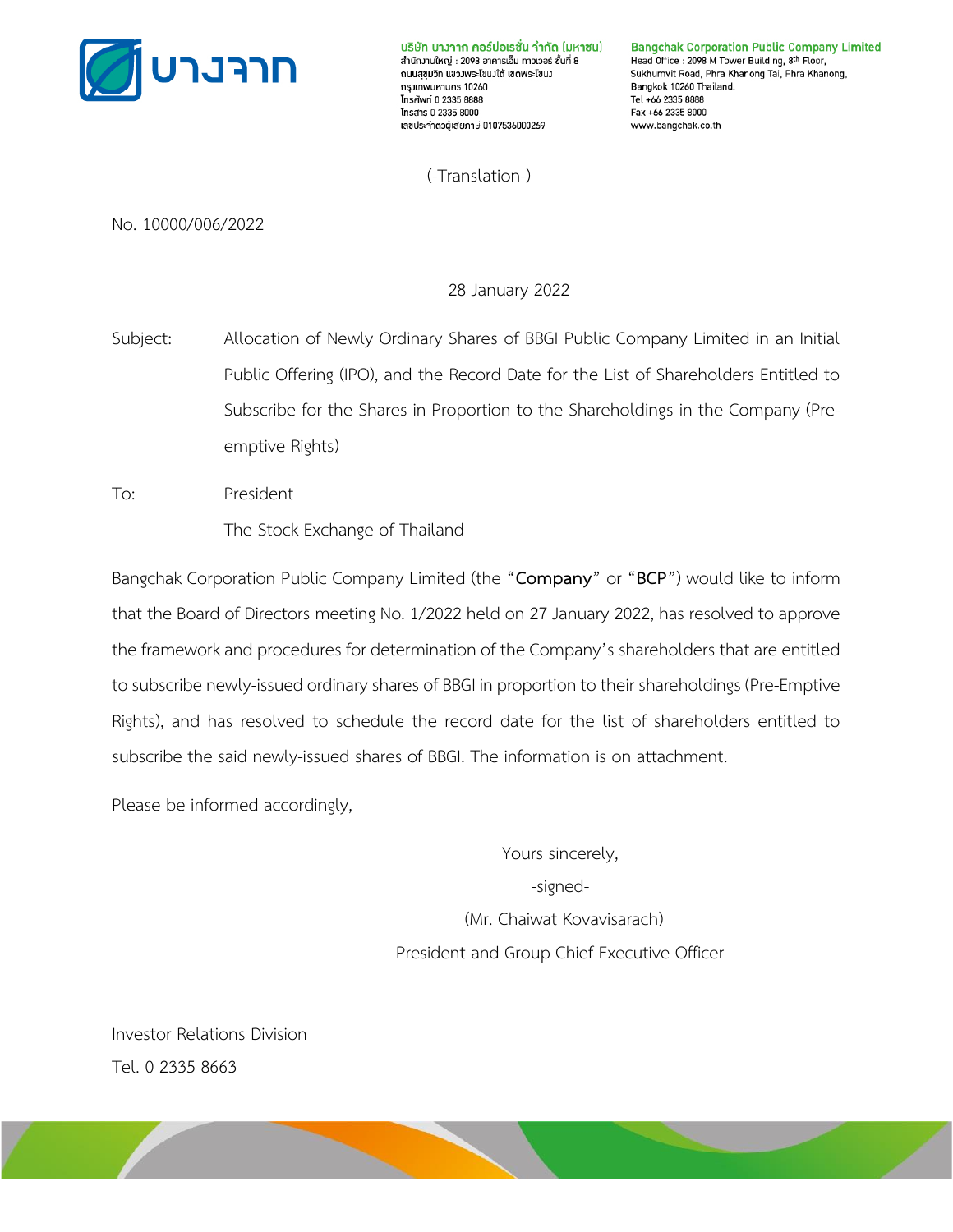## Attachment

With reference to the disclosures of Bangchak Corporation Public Company Limited (the "**Company**" or "**BCP**"), from time to time, regarding the progress of the issuance and offering of newly-issued ordinary shares in an initial public offering ("**IPO**") of BBGI Public Company Limited ("**BBGI**"), a subsidiary of the Company, and listing BBGI on the Stock Exchange of Thailand ("**Spinoff Plan**"). Under the Spin-off Plan, BBGI plans to allot its newly issued ordinary shares to the general public and other types of investors, including the holders of the Company's ordinary shares that are entitled to pre-emptive rights (Pre-emptive Offering).

The Company would like to inform that the Board of Directors meeting No. 1/2022 held on 27 January 2022, has resolved to approve the framework and procedures for determination of the Company's shareholders that are entitled to subscribe newly-issued ordinary shares of BBGI in proportion to their shareholdings (Pre-Emptive Rights), and has resolved to schedule the record date for the list of shareholders entitled to subscribe the said newly-issued shares of BBGI.

In this regard, BBGI shall offer and allot its newly-issued ordinary shares in the total number of 64,980,000 shares to the Company's shareholders and shall not offer and allot such newly-issued ordinary shares to a person or subscriber if (a) such undertaking causes or may cause BBGI to have obligations under foreign laws in addition to actions required by Thai laws or regulations related to issuance and offering of securities in Thailand; or (b) such undertaking shall not be in compliance with provisions, procedures, or conditions of the allocation or offering of shares.

Conditions and details pertaining to the allotment of newly-issued ordinary shares of BBGI to the Company's shareholders that are entitled to subscribe for the shares in proportion to their shareholdings (Pre-emptive Rights) are as follows:

1) BBGI reserves its right to offer and allot its newly-issued ordinary shares only to the Company's shareholders that are domiciled in Thailand according to their registered mailing address recorded in the Company's share register book as of the record date (14

2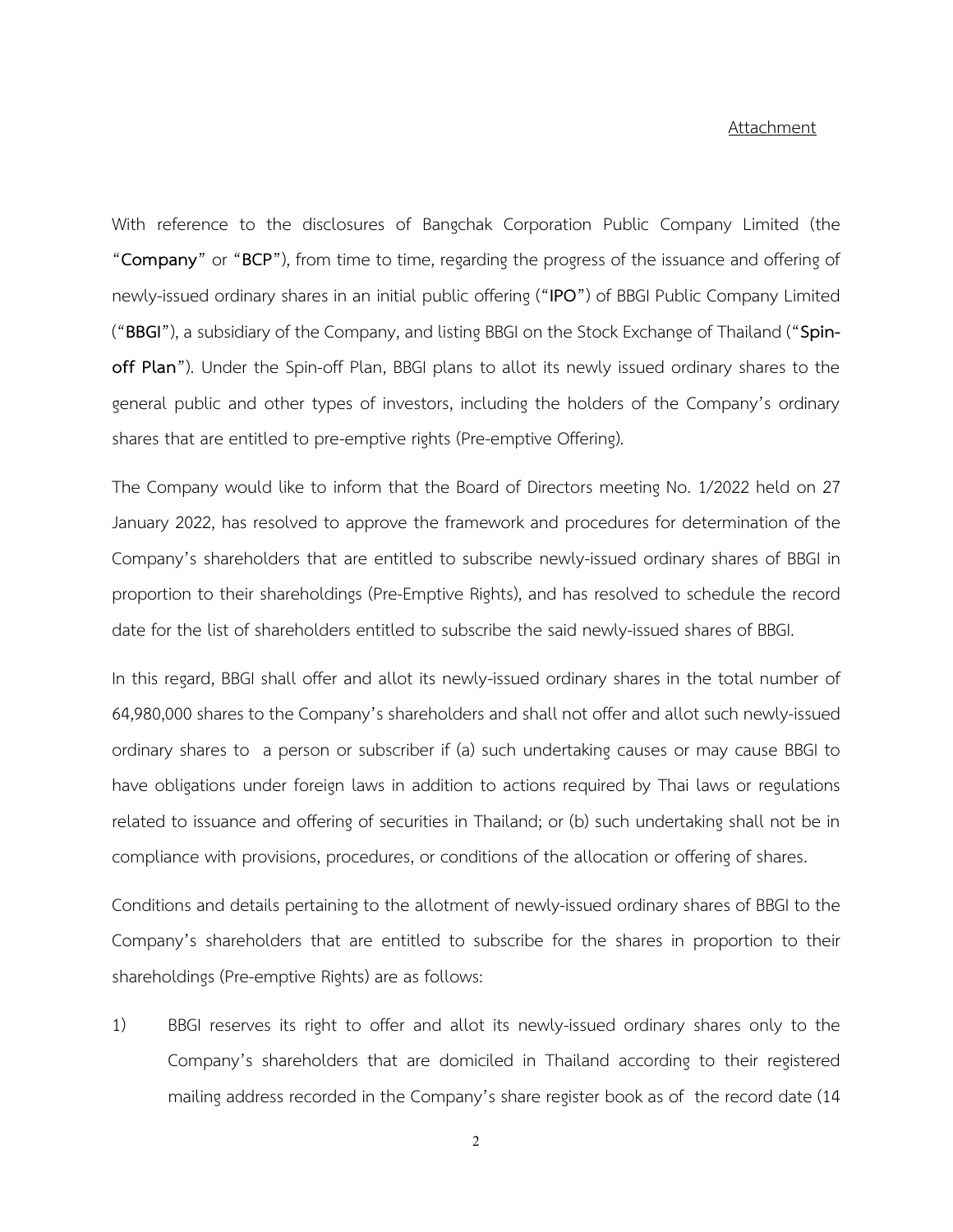February 2022) (the "**Eligible Shareholders of the Company**"). The Eligible Shareholders of the Company exclude custodians, nominees and any persons domiciled in Thailand who hold ordinary shares of the Company on behalf of other persons or clients that are domiciled outside of Thailand.

Therefore, BBGI shall not offer or allot its newly-issued ordinary shares to the Company's shareholders that are domiciled outside of Thailand, so as to prevent any consideration that there is an offering of BBGI's newly-issued ordinary shares to the Company's shareholders who are domiciled outside of Thailand, which may be deemed as a violation of foreign securities laws or may result in BBGI having obligations under foreign laws to undertake any actions in addition to those required by Thai laws or regulations relating to issuance and offering of securities in Thailand.

In this regard, the Company requests the cooperation of custodians, nominees, depositories, brokers, and any person who holds the Company's shares on behalf of other persons or clients as follows:

- (a) Please do not forward, disclose, or act in any manner that may causethe certificate of subscription entitlement of the newly-issued ordinary shares of BBGI or other relevant documents to be in possession of your client or any other person who is domiciled outside of Thailand.
- (b) In the event that you have received a subscription form or order regarding the subscription of newly-issued ordinary shares of BBGI in this case from an account owner, or a client who is domiciled outside of Thailand, or have received a subscription form or order sent from an address outside of Thailand, you must not follow such order.
- 2) Calculation of the pre-emptive ratio is as follows: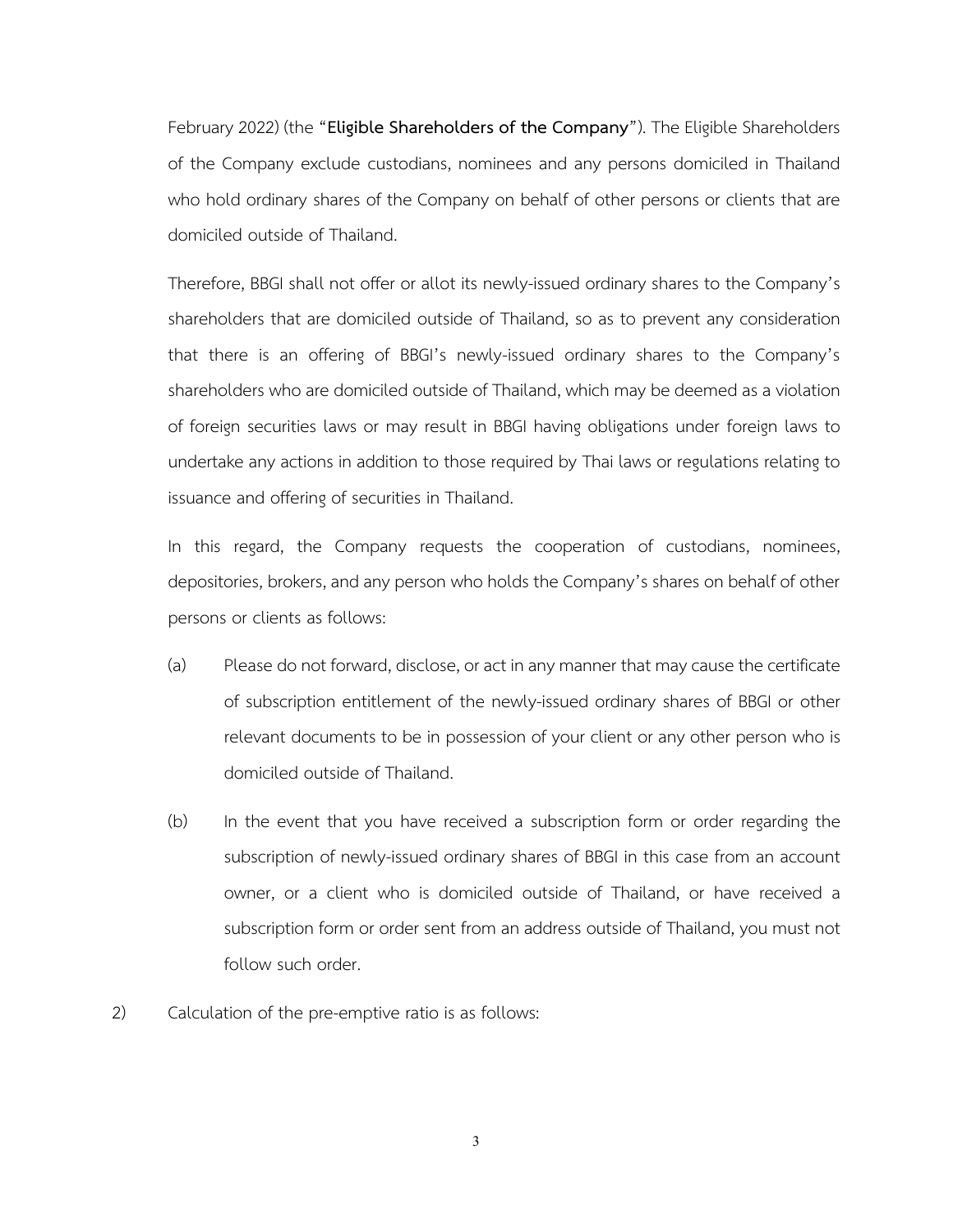**Pre-emptive ratio of the Company's shares for each BBGI's newly-issued share**

**=**

**Total number of issued and paid-up ordinary shares of the Company<sup>1</sup> – Total number of ordinary shares held by shareholders that are not entitled to pre-emptive rights<sup>2</sup>**

**Total number of shares offered to the holders of the Company's ordinary shares that are entitled to pre-emptive rights<sup>3</sup>**

Pre-emptive ratio of the Company's shareholders entitled to be allotted BBGI's shares (Pre-emptive Ratio) is approximately of 20.8939 ordinary shares per 1 BGGI's ordinary share (In the event that there are fractions of a share resulting from the calculation, such fractions shall be rounded down). The said pre-emptive ratio is under the assumption that there are no Company's shareholders whose registered mailing addresses are outside of Thailand and that are not eligible for the pre-emptive rights. The Company will notify the Eligible Shareholders of the Company of the pre-emptive ratio and any other relevant details after the registration statement and the draft prospectus of BBGI have become effective.

3) The Eligible Shareholders of the Company may express their intentions to subscribe for newly-issued ordinary shares of BBGI equal to, more than their respective pre-emptive rights (Oversubscription) or less than their respective pre-emptive rights, or waive their pre-

<sup>&</sup>lt;sup>1</sup> The Company's issued and paid-up ordinary shares (excluding the treasury stock) as of the record date for the list of the Company's shareholders entitled to the pre-emptive rights. The Company's issued and paid-up ordinary shares as of the date of this notification are 1,357,685,157 shares (excluding the treasury stock).

<sup>&</sup>lt;sup>2</sup> The Company's shareholders that have their registered mailing address outside of Thailand as appeared in the Company's share register book as of the Record Date (14 February 2022).

<sup>&</sup>lt;sup>3</sup> Maximum number of newly-issued ordinary shares of BBGI to be allotted to the Eligible Shareholders of the Company is 64,980,000 shares.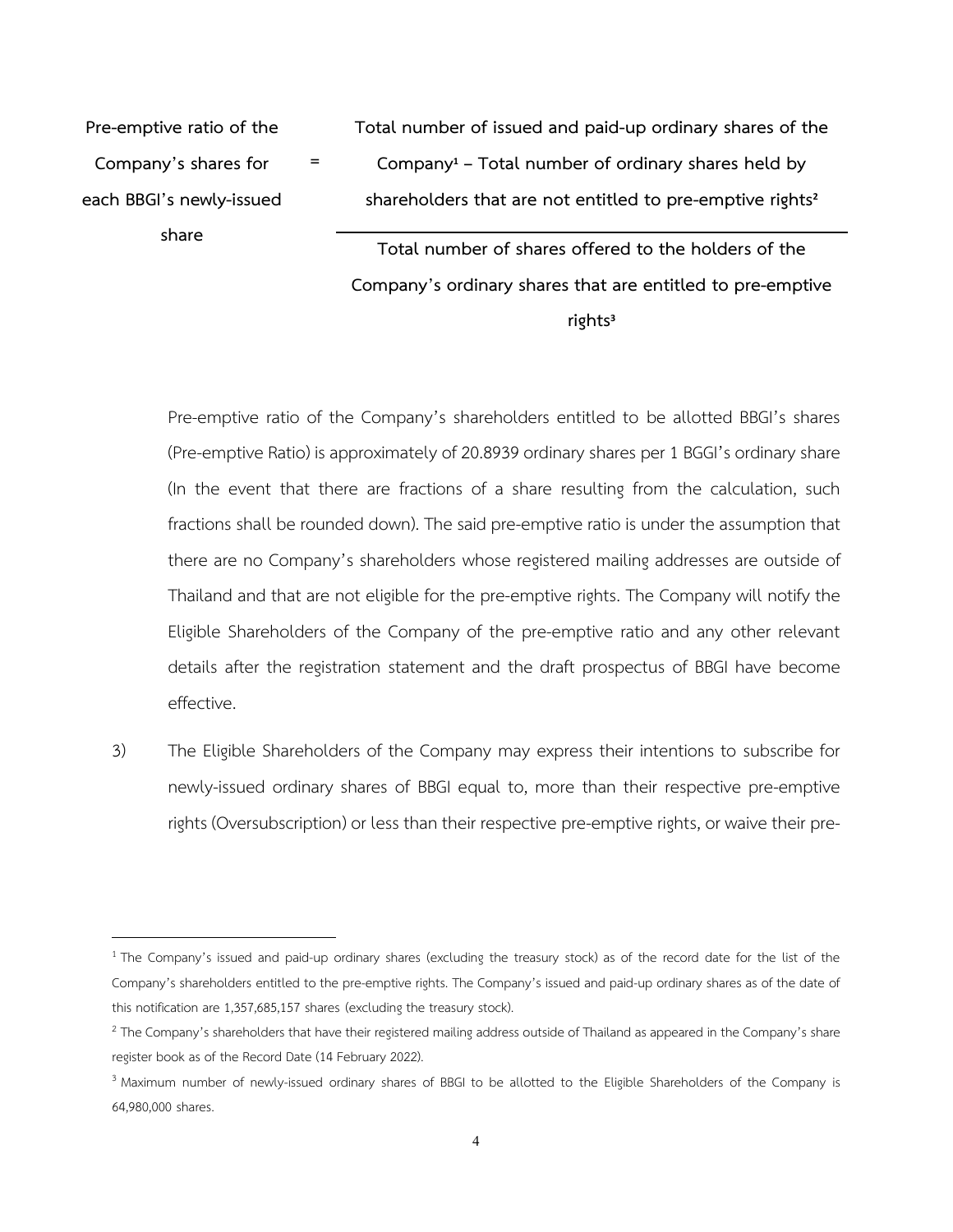emptive rights. An Eligible Shareholder of the Company may oversubscribe the shares not more than 20% of their entitled right.

The Company's shareholder who oversubscribes shares will be allotted the oversubscribed shares only if there are remaining newly-issued ordinary shares after the full allotment to the Eligible Shareholders of the Company who exercise their pre-emptive rights. In this regard, the criteria for the allotment of oversubscribed newly-issued ordinary shares are as follows:

(a) If the number of remaining newly-issued ordinary shares exceeds or is equal to the number of the oversubscribed shares

Each Eligible Shareholder of the Company who declares the intention to oversubscribe the newly-issued ordinary shares of BBGI will be allotted the oversubscribed newlyissued ordinary shares in full.

(b) If the number of the remaining newly-issued ordinary shares is less than the number of the oversubscribed shares

The remaining newly-issued ordinary shares of BBGI will be allotted to each Eligible Shareholder of the Company who declares the intention to oversubscribe *pro rata* to the number of oversubscribed shares of each of such shareholders to the total number of oversubscribed shares, until there is no newly-issued ordinary shares remaining or cannot be allotted further, e.g., in the case of fraction of shares, as per the discretion of BBGI and/or the lead underwriter.

A fraction of shares will be disregarded.

In the case where there are remaining newly-issued ordinary shares of BBGI from the allotment to the Eligible Shareholders of the Company who declares the intention to oversubscribe, BBGI will allot such remaining newly-issued ordinary shares to the initial public offering tranche, as per the discretions of BBGI and/or the lead underwriter.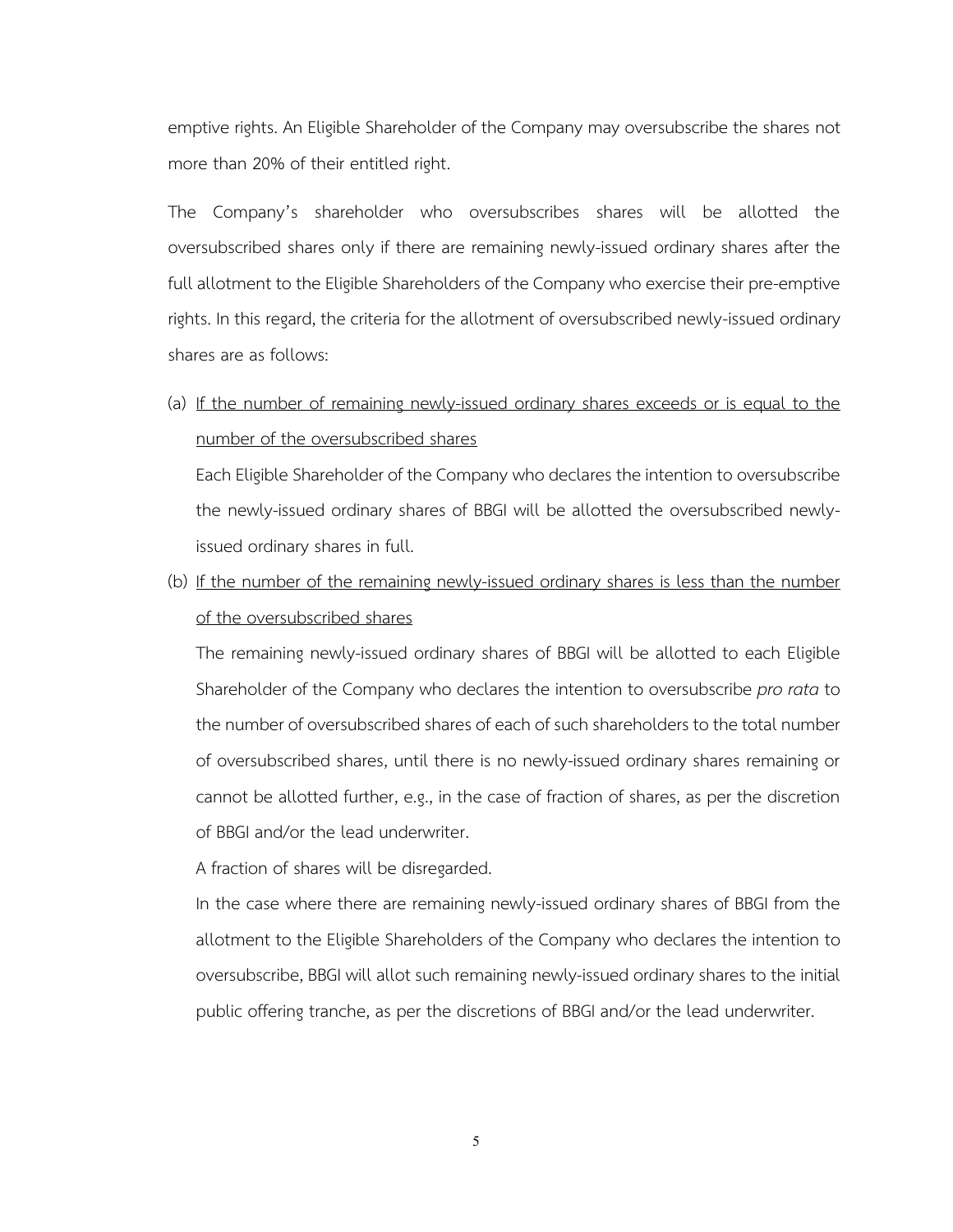Furthermore, the Board of Director's meeting described above has approved for 14 February 2022 to be the record date for the list of the Company's shareholders that are entitled to pre-emptive rights.

The initial public offering of BBGI which includes the offering and allocation of newly-issued ordinary shares to the Eligible Shareholders of the Company is subject to changes, adjustment or cancellation, depending upon relevant events or factors such as the fluctuation of capital market, the overall economic conditions, and the epidemic situation, which may result in fluctuations in the global capital markets including Thailand, or adversely affect various aspects of the economy. In the event that BBGI's initial public offering has been changed, adjusted, or cancelled, such change, adjustment, or cancellation may result in the record date being amended, postponed, or cancelled. In this regard, a meeting of the Board of Directors of the Company may resolve to amend, cancel, or redetermine the record date as necessary or appropriate.

The aforementioned initial public offering of BBGI's newly-issued ordinary shares is subject to the registration statement and the draft prospectus of BBGI becoming effective and is dependent upon the aforementioned events or factors which may affect the offering of BBGI's newly-issued ordinary shares, as well as various conditions that BBGI must fulfil prior to the registration of changes BBGI's paid-up capital.

## *Not for distribution in the United States of America*

## *Disclaimer*

*Distribution of this document into jurisdictions other than Thailand may be prohibited by laws. Persons into whose possession this document comes should inform themselves of and observe any such restrictions. This document is not for release, publication, or distribution, directly or indirectly in or into the United States of America or any other jurisdictions.*